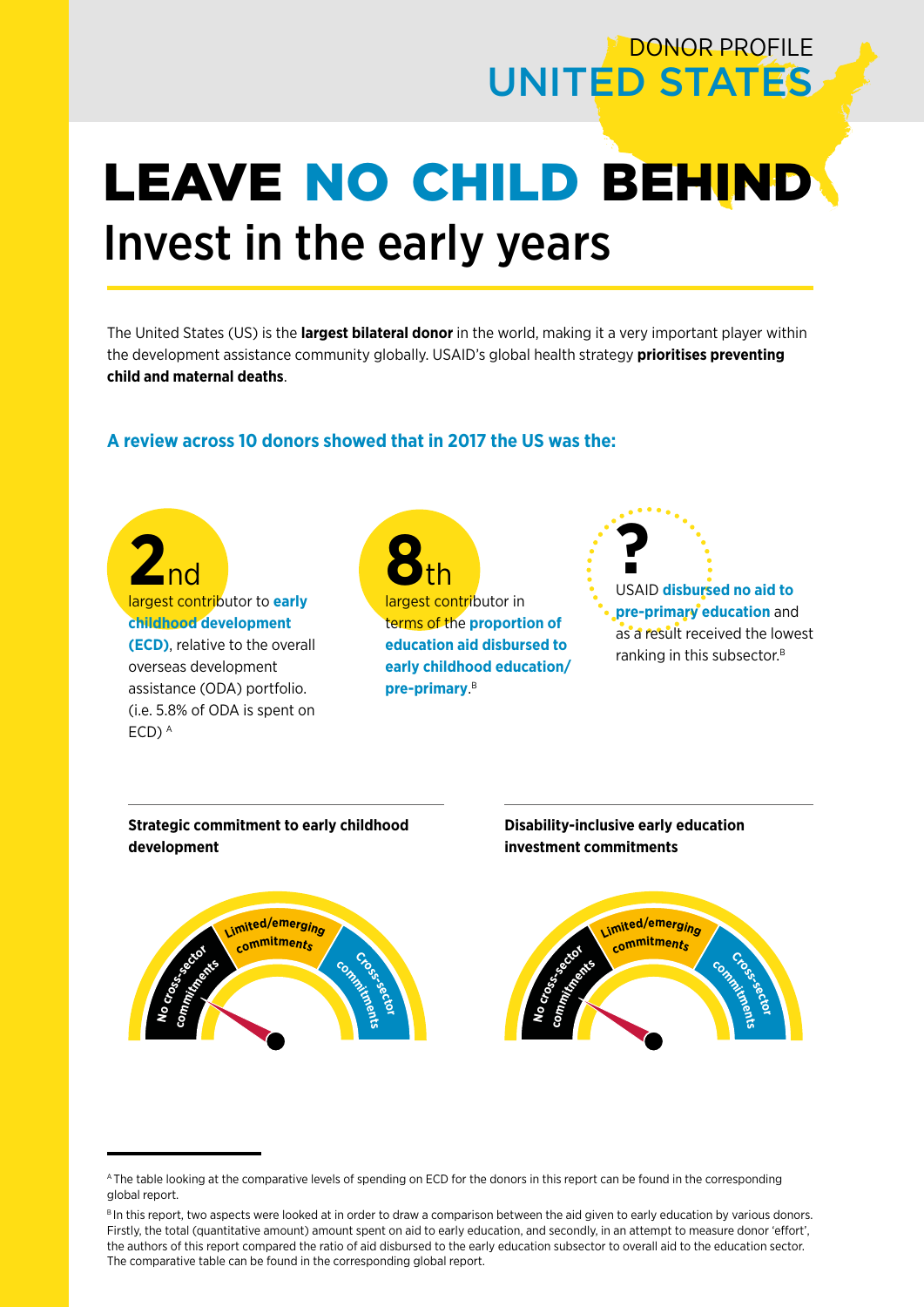### **Investment in early childhood development services**

**In 2017, the United States (US) disbursed the largest amount of aid (gross disbursements) to the early childhood domains investigated in this report, namely the health, education, nutrition and sanitation sectors. The US also achieved the second highest ranking (2nd) for its 'effort' in allocating aid spending to areas offering support for ECD, as compared to other donors surveyed.** 

**However, traditionally there has been little focus on ECD as a coherent cross-sector initiative.** The US Agency for International Development's (USAID) new policy framework published in April 2019<sup>1</sup> does not specifically mention anywhere in the document, that a cross-cutting, multi-sectoral approach to ECD should be used. There are also no USAID country-level projects on ECD: a search of USAID- funded projects within the government's current aid portfolio found that ECD was not listed as a core objective for any of the projects.<sup>2</sup>

#### **Supporting early childhood development through investments in health, nutrition and sanitation**

**The vast majority (90%) of the US's aid investment across the four ECD domains was concentrated within the health sector (see Figure 1)**. This reflects the importance of health as a priority for USAID.

**It is also clear from USAID's global health investments that ECD was being supported as a standalone health effort.** Preventing child and maternal deaths, which is one of three global strategic health areas prioritised by USAID, explicitly focused on the early years (goal

1).The other two strategic areas, controlling the HIV/ Aids epidemic and combating infectious diseases, also had programming that was largely beneficial to ECD.<sup>3</sup> Therefore, a large and significant proportion of the US government's ECD aid was aligned with supporting ECD, even if this was not stated as a direct outcome.

## **However, there is very little evidence that spending in health is linked to an overall and explicit ECD multi-**

**sectoral approach.** Early childhood development is not referred to in the government's strategic documents or USAID's policy framework on health, even though ensuring that children do not merely survive, but also thrive, should be a natural progression. There are three USAID country initiatives<sup>c</sup> where ECD is mentioned in the project commitments; it is a central objective

FIGURE 1 **Breakdown of early childhood development ODA across different ECD domains. 2017 constant US\$ disbursements, based on DAC figures**



Source: OECD Creditor Reporting System. Accessed May 2019

for one of the three projects. These three initiatives were identified from a survey of more than 5,000 project commitments categorised in the "health and population" sector, which is where health and most basic nutrition is coded by USAID in 2018.4 Only one water and sanitation project of a similar total had any ECD reference.<sup>D</sup>

# **Health, nutrition and sanitation**

**Beyond the health sector, the three remaining domains (education, nutrition and sanitation) were allocated only 9% of aid investments.** The USAID reported no spending on early childhood care and education over the entire 2012 to 2017 period. This finding is based on USAID's own reporting into the Organisation for

<sup>&</sup>lt;sup>c</sup> The first of these is in Rwanda through the Turengere Abana Program supports an integrated approach to improve the well-being of orphans and vulnerable children, which includes ECD among other sector investments. The second – the only standalone ECD programme – is the "Sisimpur" Early Childhood Development Mass Media Activity in Bangladesh. The third project is through Mothers2mothers (m2m), which has a component of multisector ECD.

<sup>&</sup>lt;sup>D</sup> This is the Rwandan project named above.

E Based on their reporting into the OECD DAC Creditor Reporting System (see <https://stats.oecd.org/Index.aspx?DataSetCode=CRS1>). However, contrary to the OECD DAC database reporting, USAID has confirmed that there were three programmes which contributed aid to this subsector in recent years. In 2017, approximately 20 million US dollars was spent in this area as a result of these three programmes. This confirmation is based on information sent to Light for the World from USAID. The reason why this is not being reflected in OECD DAC CRS is likely due to a database's rule for reporting projects operating across multiple sectors. The rule states that a donor should report its disbursements against the sector to which the majority of the project's funding is allocated.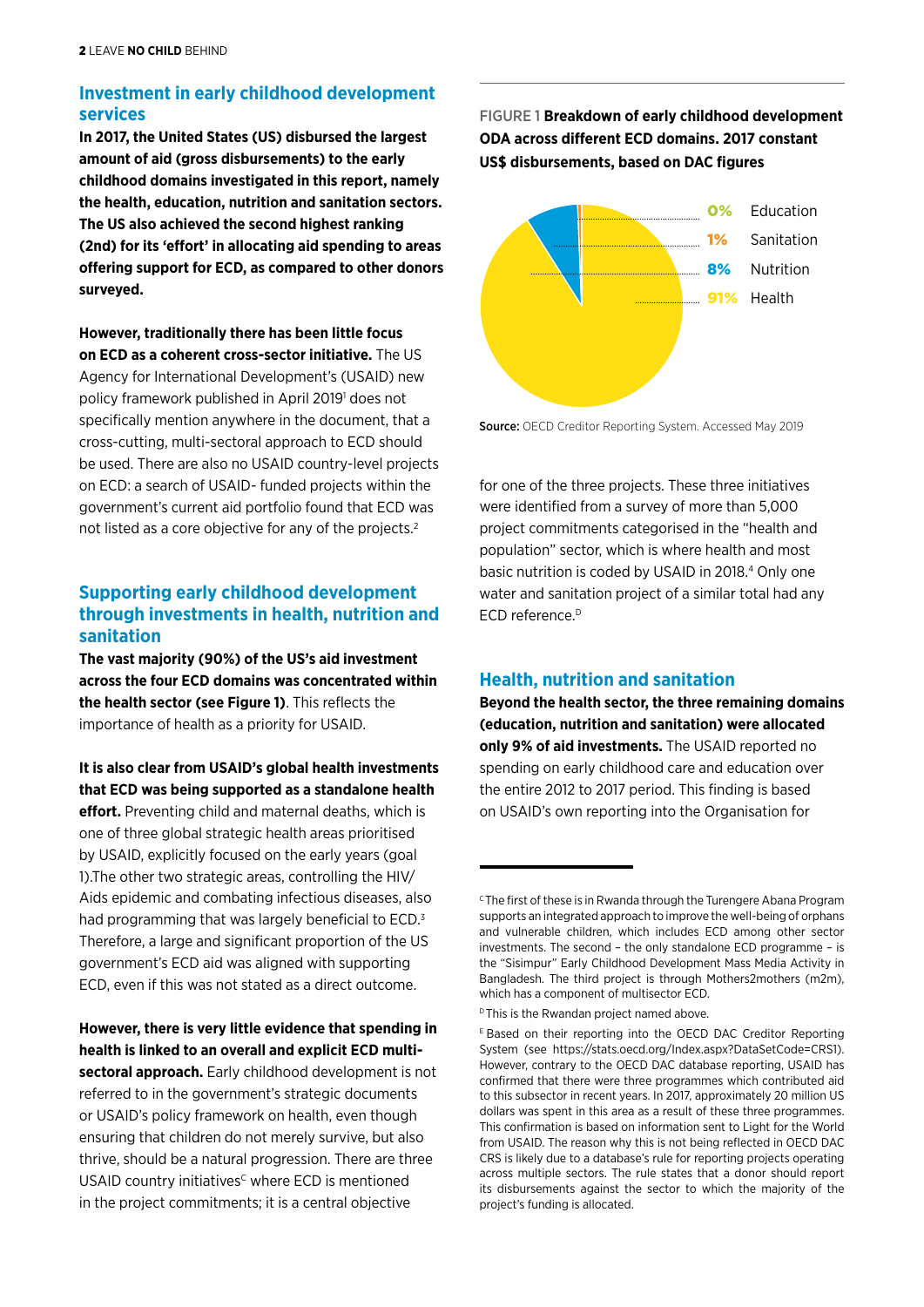Economic Co-operation and Development (OECD) Creditor Reporting System (CRS) database that tracks ODA of the Development Assistance Committee (DAC) member countries.<sup>E</sup>

Due to its low commitment to early education, USAID was listed last among donors surveyed for this study. This means that it demonstrated the least 'effort' towards early education of any donor surveyed.

**The gap in early education spending highlights the need for investments into early learning,** and further demonstrates that a multi-sectoral approach to ECD has not been prioritised.

It is hoped that these dire spending levels are set to change. The US Government Strategy on International Basic Education 2019 to 20234 has opened up the country's approach to include early education, by committing to education programming. The policy document states that the purpose of USAID programming in education is to achieve sustained improvements in learning and skills development and that: "This occurs from early childhood to primary and secondary education to workforce development and vocational training, in both formal and non-formal settings."4 This is the first time that US government has committed to supporting early education in their education plan.

The strategy has two principal objectives: to improve learning outcomes and to expand access to quality basic education for all and, in particular, for marginalised and vulnerable populations. The two strategic objectives mention the following:

- **• Objective one:** Commits new programming in support of boosting early learning to "focus on two areas in early childhood: child nutrition and health programmes, and preschool programmes, which foster the physical, cognitive, linguistic, and socialemotional development of young children."4 The strategy commits to "building the evidence base on early learning non-academic outcomes".4
- **• Objective two:** Disability is clearly named as a barrier. The strategy's focus, however, is based on using Peace Corps assistance in empowering "learners with disabilities." Peace Corps volunteers are trained to help accommodate students with special needs.

USAID has since launched the How-To Note on Inclusive Education, which aims to give additional design and implementation suggestions for programme staff of USAID not covered in the existing USAID education policy document.<sup>5</sup> However, at present there are no specific policies and strategies addressing the intersectionality between disability, inclusive education, and early childhood education.

#### **Future strategic commitments from USAID**

In May 2019, the US government launched the new, whole-of-government strategy on international assistance, namely the Advancing Protection and Care for Children in Adversity.6 This was published by USAID in co-ordination with five US government departments and agencies. The document sets out steps for change in development assistance targeted towards ECD, and notably for ECD that includes children with disabilities.

The strategy promotes efficiencies in the government's approach to development by reducing fragmentation, fostering collaboration and co-ordination, and maximising results across departments and agencies. One of the three objectives is specifically linked to investments in early childhood. The first objective 'build strong beginnings' commits the government to "promote nurturing care for the most-vulnerable newborns and young children, starting before birth, by funding and supporting comprehensive and integrated programming in early-childhood development to provide for children's health, nutrition, safety and security, responsive caregiving for social and emotional well-being, and opportunities for early learning."6

Furthermore, it states that the promotion of the principles and practices of equity, dignity, and equality between girls and boys, by addressing their different vulnerabilities, protection needs, and opportunities is a cross-cutting theme. It also notes that the government will pay careful attention to disabilityinclusive development, and is committed to inclusive interventions, sensitive to the needs of girls and boys, that build on the strengths of individuals and communities.